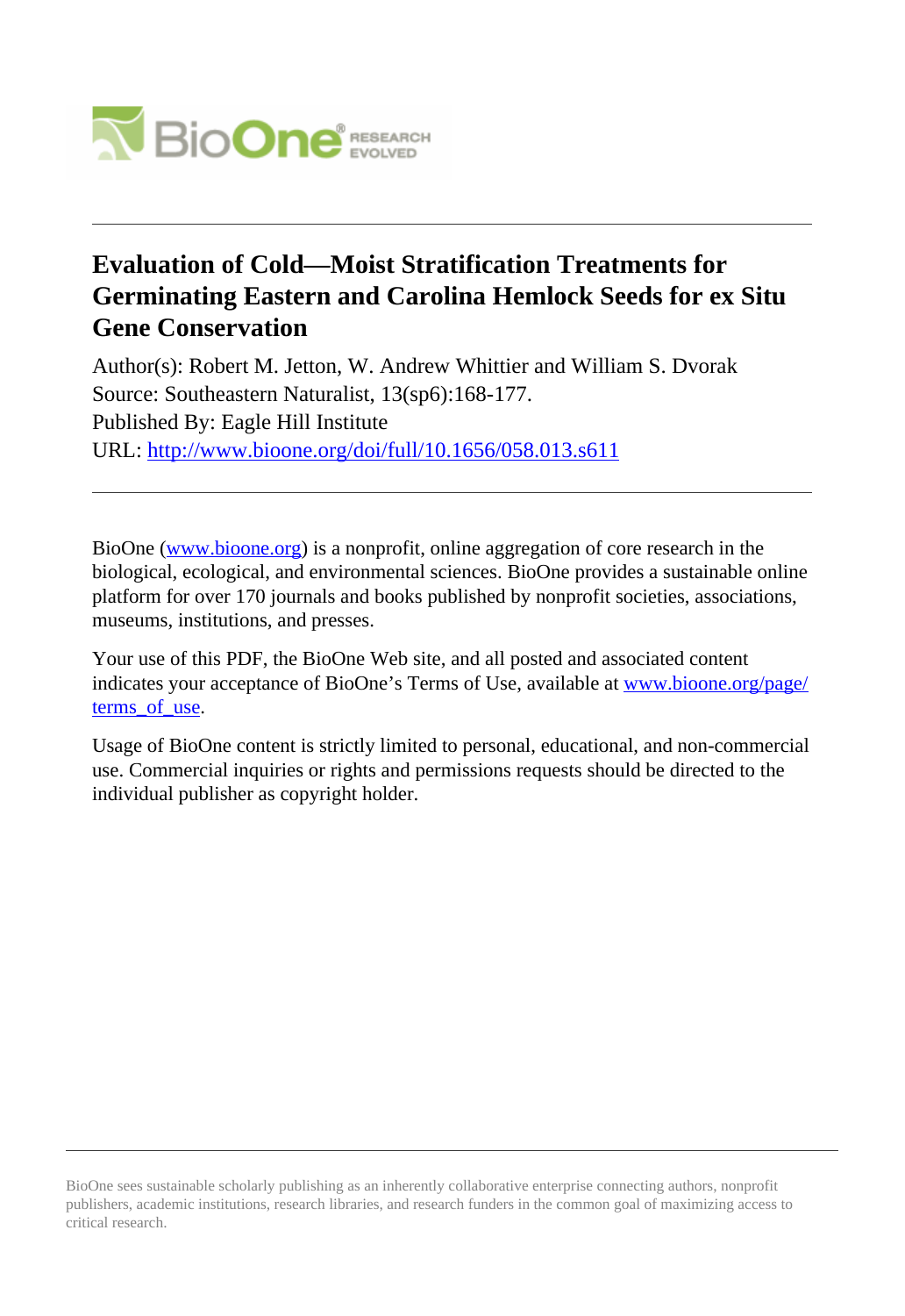## **Evaluation of Cold–Moist Stratification Treatments for Germinating Eastern and Carolina Hemlock Seeds for Ex Situ Gene Conservation**

Robert M. Jetton<sup>1,\*</sup>, W. Andrew Whittier<sup>1</sup>, and William S. Dvorak<sup>1</sup>

**Abstract** - Populations of *Tsuga canadensis* (Eastern Hemlock) and *Tsuga caroliniana* (Carolina Hemlock) are declining due to infestation by *Adelges tsugae* (Hemlock Woolly Adelgid), an exotic insect pest. A better understanding of the environmental conditions required for seed germination is needed to more efficiently utilize the seeds collected for genetic-resource conservation and the establishment of seed orchards. This study examined the effect of cold–moist stratification treatments of varying duration  $(0, 1, 15, 30, 60, 90, 1)$ and 120 days) on total germination  $(\%)$  and the number of days to first and peak germination (germination speed) on seeds of both species in experiments conducted at 22 °C and 16 h:8 h, light:dark photoperiod. Overall total germination for Eastern Hemlock was 33.3% and increased with increasing duration of the stratification treatments. Carolina Hemlock total germination was 17.1% and varied little among the treatments, although fewer seeds tended to germinate following longer durations of stratification. Stratification increased germination speed of Eastern Hemlock but not Carolina Hemlock. The results indicate that Eastern Hemlock seeds should be cold-moist stratified at  $4^{\circ}$ C for at least 30-60 days prior to sowing to promote higher total germination. Carolina Hemlock seeds can be sown directly following a 24-h soak with no additional cold–moist stratification.

## **Introduction**

*Tsuga canadensis* (L.) Carr. (Eastern Hemlock) and *T. caroliniana* Englem. (Carolina Hemlock) are long-lived, slow-growing, shade-tolerant conifers native to eastern North America. Eastern Hemlock occurs across a broad elevation range from sea level to 1500 m and has a widespread geographic distribution that extends from Nova Scotia west to northern Minnesota and south through New England, the Middle Atlantic States, and the southern Appalachian Mountains into northern Georgia and the Cumberland Plateau of Alabama (Farjon 1990). The species is bimodal in habitat distribution, occurring in high abundance on moist, well-drained, nutrient-rich soils of mesic riparian zones and seasonally moist subxeric areas at the low and middle portions of its elevation range (Kessell 1979). At higher elevations, it is often more scattered along exposed xerophytic slopes and ridges. Carolina Hemlock has a much smaller distribution and is restricted to the southeastern United States where it is endemic to the southern Appalachian Mountain and Upper Piedmont regions of Virginia, Tennessee, Georgia, North Carolina, and South Carolina (Jetton et al. 2008). Unlike Eastern Hemlock, Carolina Hemlock is

Manuscript Editor: Scott Markwith

<sup>&</sup>lt;sup>1</sup>Camcore, Department of Forestry and Environmental Resources, North Carolina State University, Campus Box 8008, Raleigh, NC 27695. \*Corresponding author - rmjetton@ ncsu.edu.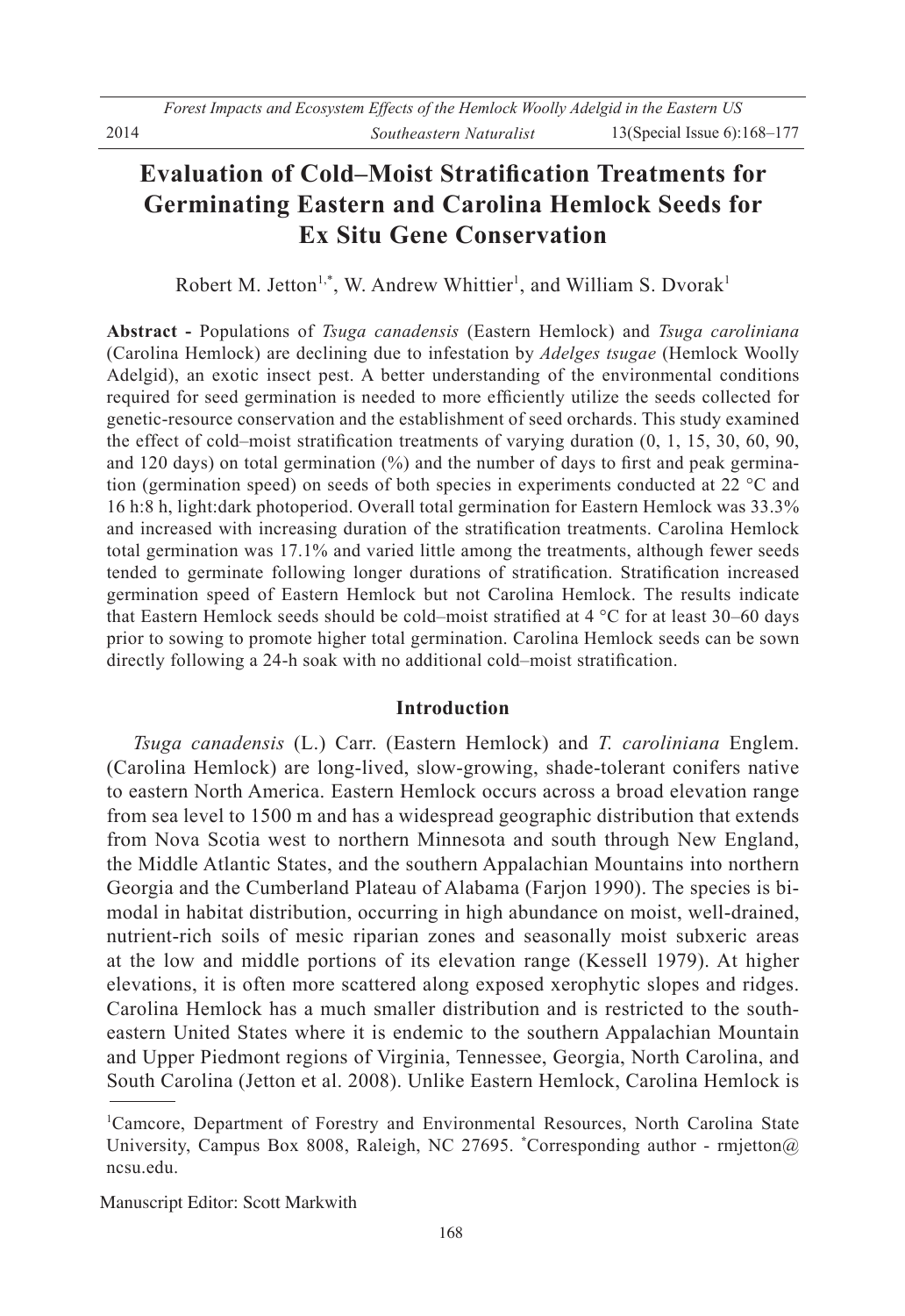most abundant along dry, north-facing, rocky ridge-tops at elevations of  $600-1500$ m on soils that are dry, acidic, and nutrient-poor (Humphrey 1989).

 Both Eastern and Carolina Hemlocks are considered to be at-risk species, and a number of factors threaten their long-term sustainability in eastern North America (Beardmore et al. 2006, Farjon et al. 1993). The most serious of these threats is the invasive *Adelges tsugae* Annand (Hemlock Woolly Adelgid [HWA]), an exotic, aphid-like insect introduced from Japan into the eastern United States in the early 1950s that currently infests approximately 50% of the Eastern Hemlock range and 100% of the Carolina Hemlock range (USDA Forest Service 2012). HWA feeds at the base of hemlock needles by inserting its piercing/sucking mouthparts and extracting stored nutrients from xylem ray-parenchyma, thereby disrupting vegetative and reproductive bud formation, causing needle desiccation and defoliation, and killing trees in  $4-10$  years (Young et al. 1995). Although estimates of the number of hemlocks killed by HWA in eastern North American are difficult to derive, widespread decline and morality have occurred among populations of both native hemlock species and continues unabated in most areas.

 The integrated strategy to manage the impacts of HWA on hemlock ecosystems in eastern North America includes a cooperative genetic-resource conservation program being conducted by Camcore (International Tree Breeding and Conservation Program) at NC State University, Raleigh, NC, and the USDA Forest Service Forest Health Protection, Asheville, NC. The objectives of this effort are to improve the general understanding of native hemlock genetic diversity, climatic and edaphic adaptability, reproduction and regeneration ecology, and silvicultural options for seed-orchard establishment, and to utilize this information to design and implement ex situ germplasm conservation strategies for both Eastern Hemlock and Carolina Hemlock (Jetton et al. 2013). The present study addresses one aspect of hemlock reproductive biology, the effect of cold–moist stratification treatments for alleviating seed dormancy and improving germination.

 Hemlocks have male and female strobili that develop on the same branches (monoecious), and these are well distributed throughout the crown in open-canopy conditions and are more restricted to the upper crown under closed canopies (Barbour et al. 2008). Heavy cone crops in natural stands occur at  $3-8$ -year intervals (Godman and Lancaster 1990, Means 1990, Packee 1990). Several studies have evaluated cold stratification treatments for improving germination of hemlock seeds collected from natural stands for a number of *Tsuga* species, including Eastern Hemlock (Baldwin 1930, 1934; Stearns and Olson 1958), T. heterophylla (Raf.) Sarg. (Western Hemlock) (Allen 1958, Edwards 1973, Edwards and Olsen 1973, Li and Burton 1994), and *T. mertensiana* (Bong.) Carr. (Mountain Hemlock) (Edwards and El-Kassaby 1996, El-Kassaby and Edwards 2001). Stratification treatments to improve seed germination in Carolina Hemlock have not been studied previously.

The objective of this study was to determine the effects of cold–moist stratification treatments of varying duration  $(0-120 d)$  on total germination and the number of days to reach first germination and peak germination for 6 natural-stand seedsources of Eastern Hemlock and Carolina Hemlock (3 seed sources per species).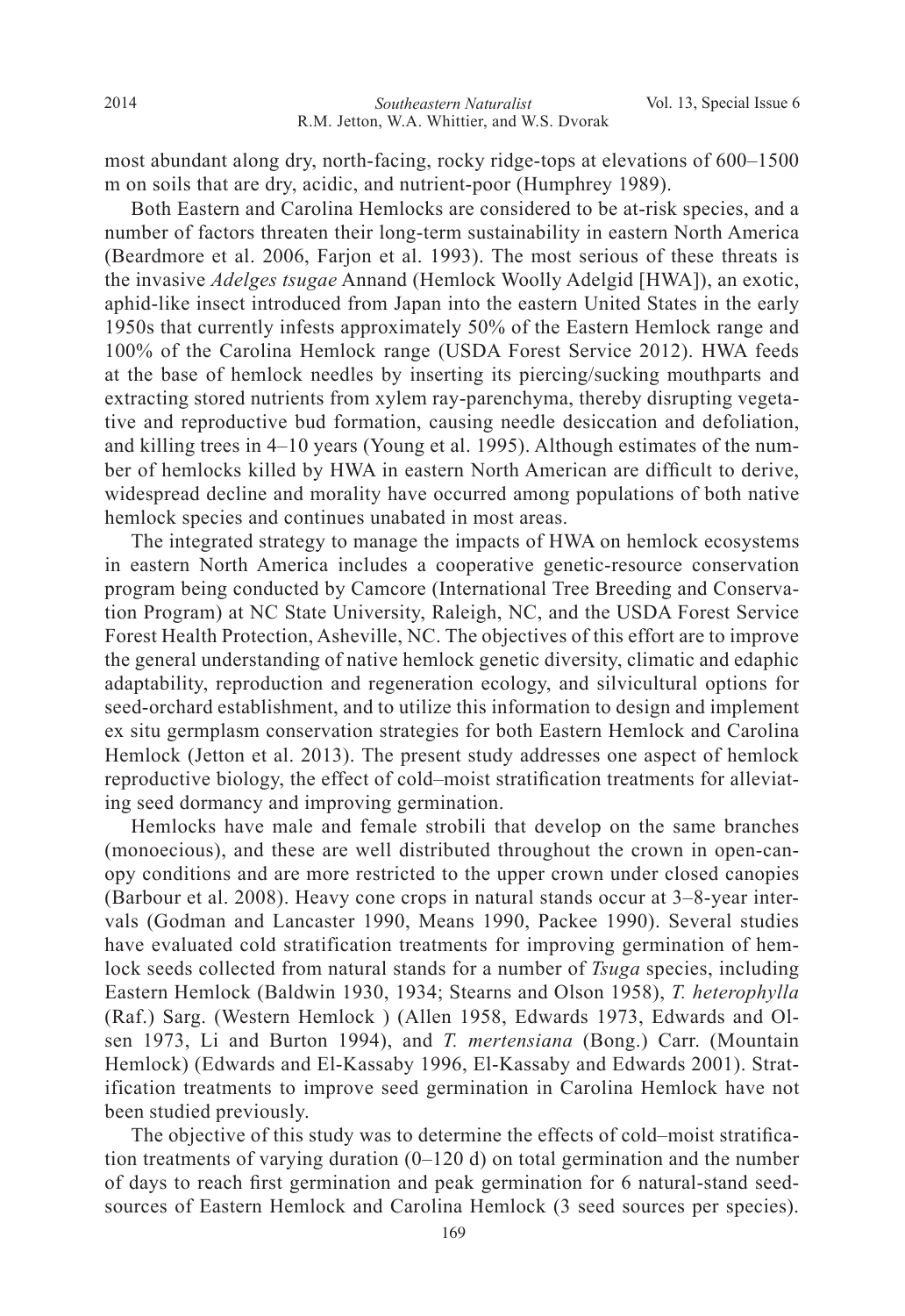The data will be used to improve seed-management recommendations for foresters in Brazil, Chile, and the United States who are producing seedlings of both species in nurseries for ex situ conservation seed orchards as well as for land managers throughout eastern North America interested in growing native hemlocks for reforestation purposes.

## **Materials and Methods**

We collected ripe seed cones in September (Carolina Hemlock) and October (Eastern Hemlock) 2009 from 6 natural stands (3 per species) located in the central and southern Appalachian Mountains of the eastern United States (Table 1).

 We placed seed cones into cloth bags and stored them in a dry greenhouse ventilated to ambient conditions for 30 d to facilitate the opening of cones and release of seeds from the cone scales (Karrfalt 2008). After cone drying, we extracted seeds from the cones using a shaker box, de-winged them in a small tumbling drum, and removed empty seeds, loose wings, and chaff using a seed blower (Seedburo Model 757, Seedburo Equipment Company, Des Plaines, IL). We removed more empty seeds by conducting a float test in water. We determined the moisture content of a subset of seeds from each seedlot using a Mettler-Toledo moisture analyzer (Mettler-Toledo, Inc., Columbus, OH); average seed moisture content was 7.25% for Eastern Hemlock and 7.66% for Carolina Hemlock. We packaged the remaining seeds in small re-sealable plastic bags and placed them in dry–cold storage at 4  $^{\circ}C$ for 90 days prior to the beginning of the study.

Pre-germination treatments consisted of cold-moist stratification (hereafter stratification) of seeds for 0, 1, 15, 30, 60, 90, and 120 days at 4  $^{\circ}$ C in a dark walkin cooler. For stratification, we soaked all seeds in distilled water for 24 h at room temperature and placed them in 9-cm Petri dishes with a substrate of white germination paper moistened to saturation with distilled water. Each Petri dish contained 50 seeds and there were 4 dishes per species/treatment/provenance combination for a total of 168 petri dishes and 8400 seeds in the study. We checked dishes daily, and

Table 1. Provenance location and Hemlock Woolly Adelgid infestation status for Eastern Hemlock and Carolina Hemlock seed sources utilized in the seed stratification study. Least square mean total germination  $(\pm S E)$  across all cold-moist stratification treatments is also reported for each seed source. Lat = latitude (°N); long = longitude (°W); elev = elevation (m); total germ = total germination (%).

|                    |                  |       |       |      | <b>HWA</b> |                   |
|--------------------|------------------|-------|-------|------|------------|-------------------|
| Species/provenance | County, State    | Lat   | Long  | Elev | status     | Total germ        |
| Eastern Hemlock    |                  |       |       |      |            |                   |
| Cook Forest        | Forest, PA       | 41.33 | 79.20 | 387  | None       | 43.4 $(\pm 5.3)$  |
| Kentland Farm      | Montgomery, VA   | 37.21 | 80.60 | 556  | Infested   | $8.3 (\pm 1.6)$   |
| Lake Toxaway       | Transylvania, NC | 35.12 | 82.95 | 922  | Treated    | 48.1 ( $\pm$ 6.3) |
| Carolina Hemlock   |                  |       |       |      |            |                   |
| Carl Sandburg      | Henderson, NC    | 35.27 | 82.44 | 682  | Treated    | $31.0 (\pm 2.2)$  |
| Hanging Rock       | Stokes, NC       | 36.41 | 80.26 | 662  | Infested   | $10.2 (\pm 1.1)$  |
| New River          | Montgomery, VA   | 37.39 | 80.74 | 606  | Infested   | $9.9 \ (\pm 1.1)$ |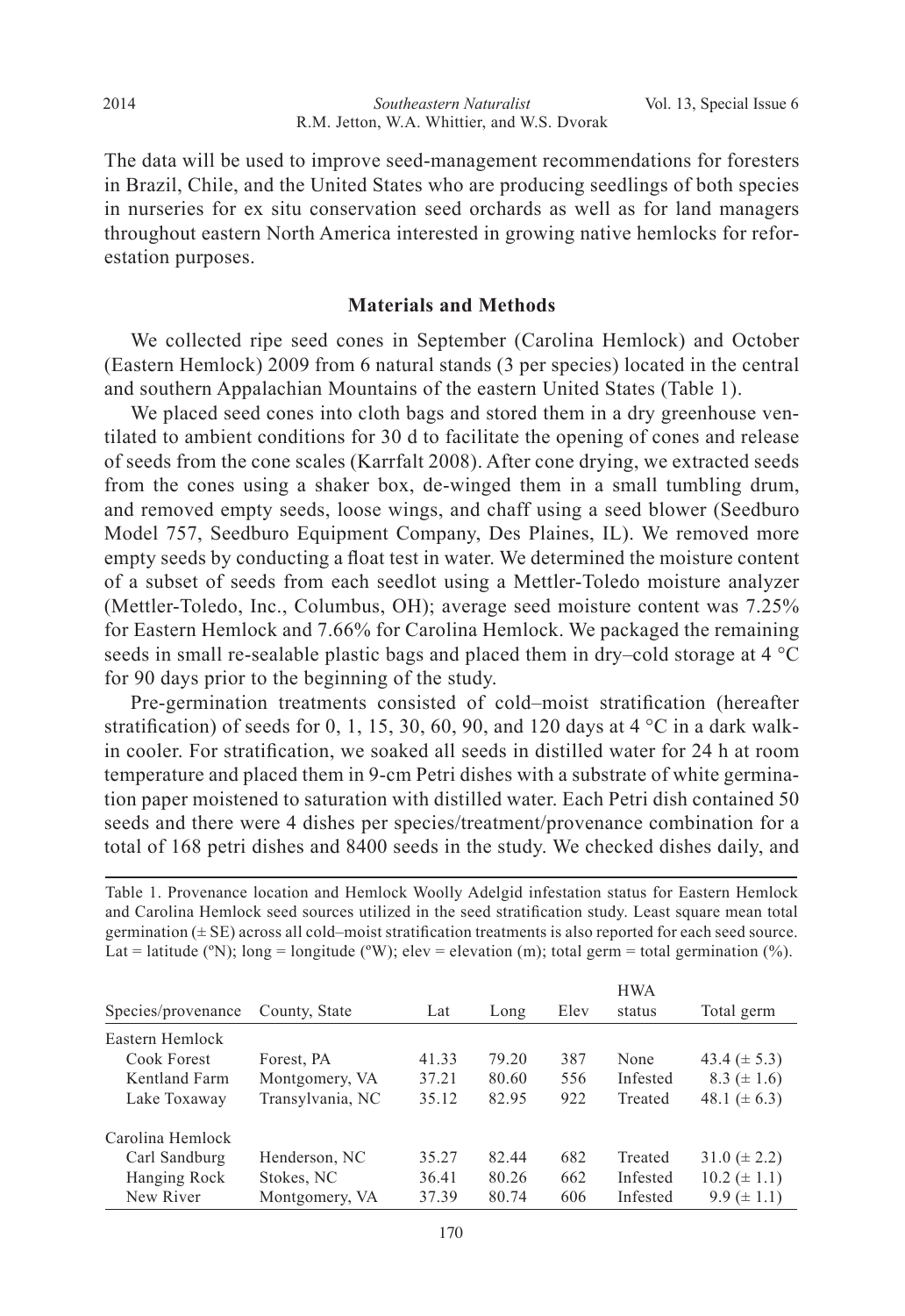remoistened the germination paper as needed. We began the seed stratification with the 120-d treatment and worked backwards so that all Petri dishes were ready to start the germination period of the experiment on the same day. All seeds remained packaged in the resealable plastic bags at  $4^{\circ}$ C until placed into their particular stratification treatments. Therefore, seeds for each treatment experienced different lengths of dry-cold storage, for example, 90 days for the 120-d stratification treatment and  $210$  days for the 0-day treatment.

We conducted the seed-germination experiment over a 30-day period in an environmental chamber at the North Carolina State University Southeastern Plant Environment Laboratory (Phytotron). Environmental conditions in the chamber were a constant temperature of 22  $\degree$ C, 20–50% relative humidity, and 16:8 lightdark photoperiod, lit by a combination of fluorescent and incandescent bulbs that provided approximately 31.6 klx of illumination. We placed Petri dishes on two shelves inside the chamber with two blocks of dishes per shelf. Each block contained 1 Petri dish per species/provenance/treatment combination. We remoistened the dishes with distilled water daily during the germination period of the experiment. During daily inspection, we recorded the number of newly germinated seeds in each dish. We classified seeds as germinated when the emerging radicle was 5 mm long. At the end of the 30-d germination period, we calculated the total number of seeds germinated and the number of days to first and peak germination for each Petri dish in the experiment.

#### **Statistical analysis**

We analyzed the germination data for Eastern Hemlock and Carolina Hemlock seeds using a logistic regression model with a binomial distribution and logit link function in the GLIMMIX procedure of SAS  $9.2$  (SAS 2008) to evaluate the probability of seed germination after 30 days. The response variable was total percent germination (hereafter referred to as total germination), defined in the model statement by the events/trials syntax or the number of germinated seeds per petri dish/total seeds per petri dish. The model tested the main effects of block, species, provenance (species), and stratification and all two-way interactions on total germination. To investigate within-species variation, we used similar logistic regression models to test the main effects of block, provenance, and stratification, and all two-way interactions on the probability of seed germination after 30 days for each species individually. We conducted analysis of variance using the GLM procedure of SAS 9.2 to analyze the number of days to first germination and peak germination for the species individually, testing the main effects of block, provenance, stratification, and all two-way interactions. All means reported are least square means. All variances reported are standard errors. Only significant effects from the analysis are reported in the results.

## **Results**

Of the 8400 Eastern Hemlock and Carolina Hemlock seeds assessed in this study, 2114 or  $25\%$  germinated successfully by the end of the 30-d experiment. The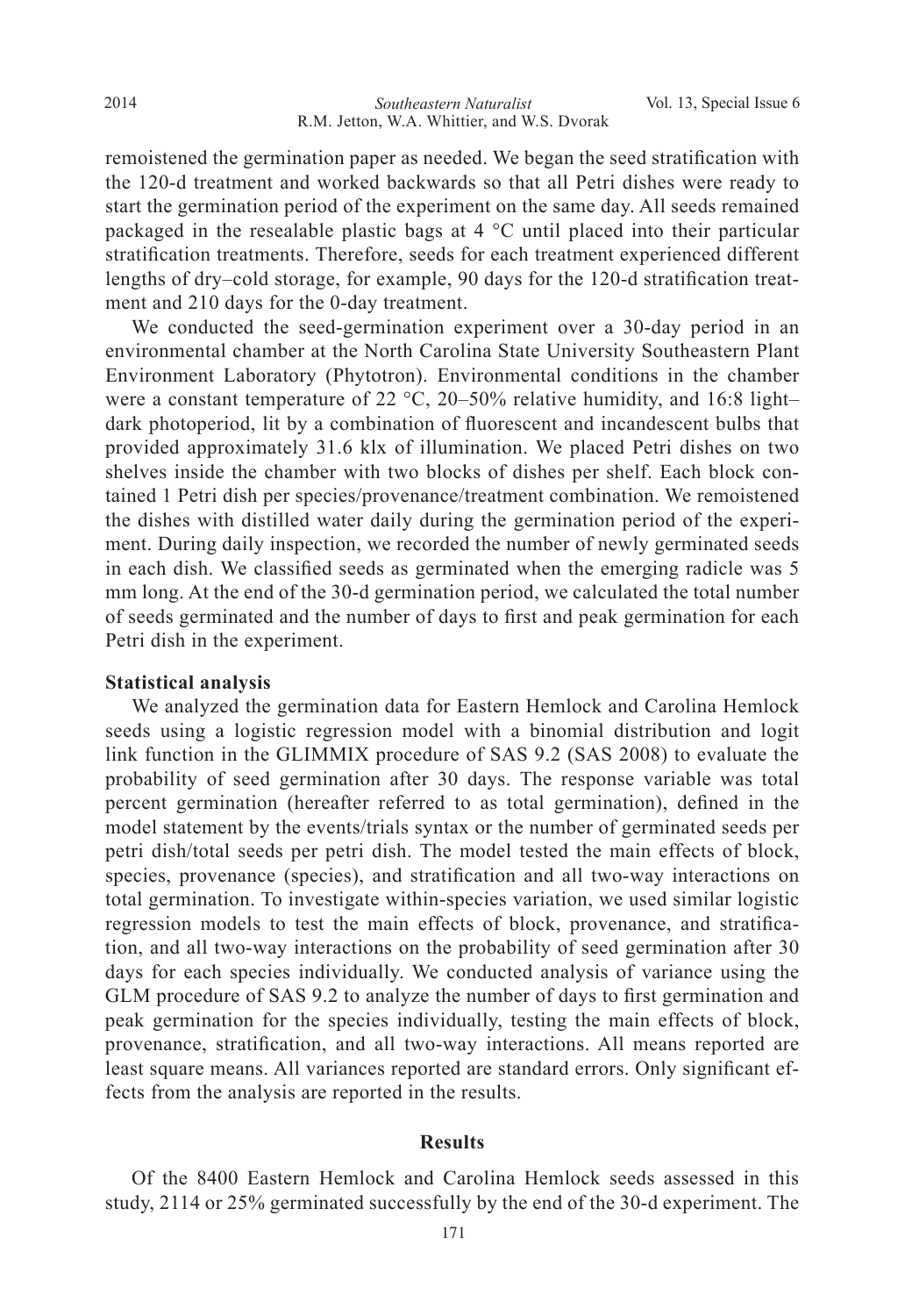logistic regression analysis including species as a main effect indicated that strati fication ( $P = 0.0039$ ), species ( $P < 0.0001$ ), provenance (species) ( $P < 0.0001$ ), and the interaction of species\*stratification ( $P < 0.0001$ ) significantly affected the probability of seed germination. Total germination was higher for Eastern Hemlock (33.3  $\pm$  3.4%) compared to Carolina Hemlock (17.1  $\pm$  1.4%), and ranged from 8.3–48.1% among the provenances (Table 1). The 3 provenances with the highest total germination were either uninfested or had received insecticide treatments in the field to control HWA. The 3 provenances with the lowest germination were HWA-infested at the time of seed collection.

The probability of seed germination for Eastern Hemlock was significantly affected by stratification ( $P < 0.0001$ ), provenance ( $P < 0.0237$ ), and the provenance\*stratification interaction ( $P < 0.0001$ ). The overall species trend was for increasing total germination with increasing duration of the stratification treatments (Fig. 1). We also observed this trend for the individual provenances, although the slope of increase for the Kentland Farm seed-source was much lower than that for the other 2 populations. Total germination of seeds from the Kentland Farm population was  $8\%$ , which was 35 and 40% lower than seeds from the Cook Forest and Lake Toxaway populations, respectively (Table 1).



Figure. 1. Least square mean  $(\pm S)$  total-germination response of Eastern Hemlock seed to cold–moist stratification treatments at the species (overall) and individual provenance levels.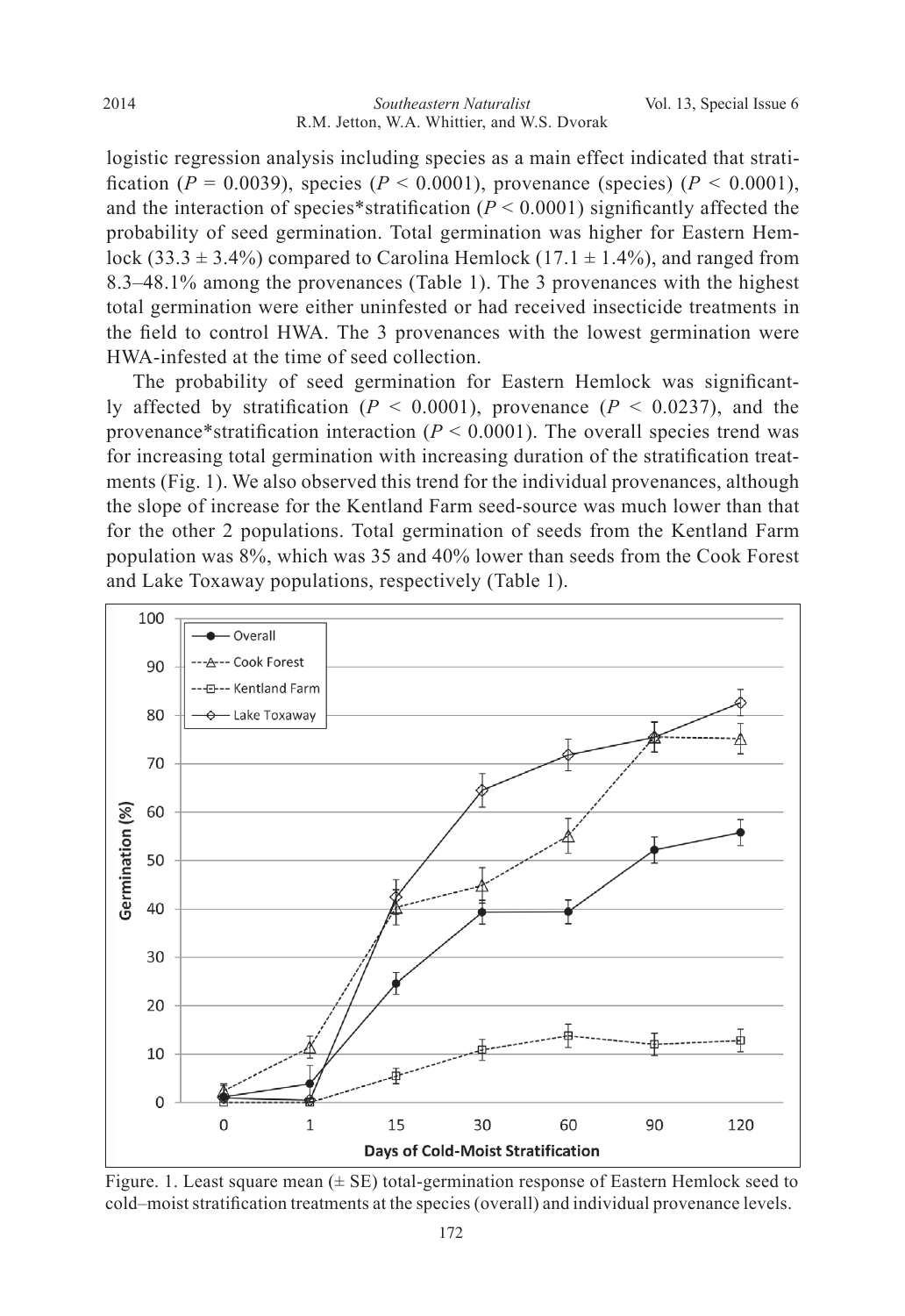Seed germination for Carolina Hemlock was significantly affected by stratification ( $P = 0.0040$ ) and provenance ( $P < 0.0001$ ) and there was much less variation in total germination among the stratification treatments compared to Eastern Hemlock. Germination varied little from 0–30 days, and then decreased following the  $60$ ,  $90$ , and  $120$ -d treatments (Fig. 2). The tendency of total germination to decrease following the longer-duration stratification treatments was apparent for the individual provenances as well. Total germination among seeds from the Carl Sandburg population was 21% higher than for seeds from Hanging Rock and New River (Table 1).

 The speed of Eastern Hemlock and Carolina Hemlock seed germination was significantly influenced by the stratification treatment and provenance as well. Overall, Carolina Hemlock seeds germinated first and reached peak germination sooner (6.7  $\pm$  0.2 d and 14.2  $\pm$  0.5 d, respectively) compared to Eastern Hemlock  $(8.4 \pm 0.7 \text{ d} \text{ and } 18.2 \pm 0.7 \text{ d}$ , respectively). Although overall germination speed in Eastern Hemlock was slower, stratification improved the pace of germination in this species. Among Eastern Hemlock seeds, the number of days to first germination was significantly affected by both stratification and provenance  $(P < 0.0001)$ , while the number of days to peak germination was affected by stratification alone ( $P =$  $0.0029$ ). As the duration of the stratification treatments increased, it took fewer days to attain both first and peak germination (Table 2). Among the provenances, the Kentland Farm seed source took longer to reach first and peak germination compared to Cook Forest and Lake Toxaway.

Like Eastern Hemlock, the number of days to first germination in Carolina Hemlock was also significantly affected by stratification ( $P = 0.0021$ ) and provenance  $(P = 0.0075)$ . However, we observed the opposite response to stratification: the number of days to first germination increased slightly with increasing duration of stratification (Table 2). The number of days to peak germination was significantly



Figure. 2. Least square mean  $(\pm S E)$  total-germination response of Carolina Hemlock seed to cold–moist stratification treatments at the species (overall) and individual provenance levels.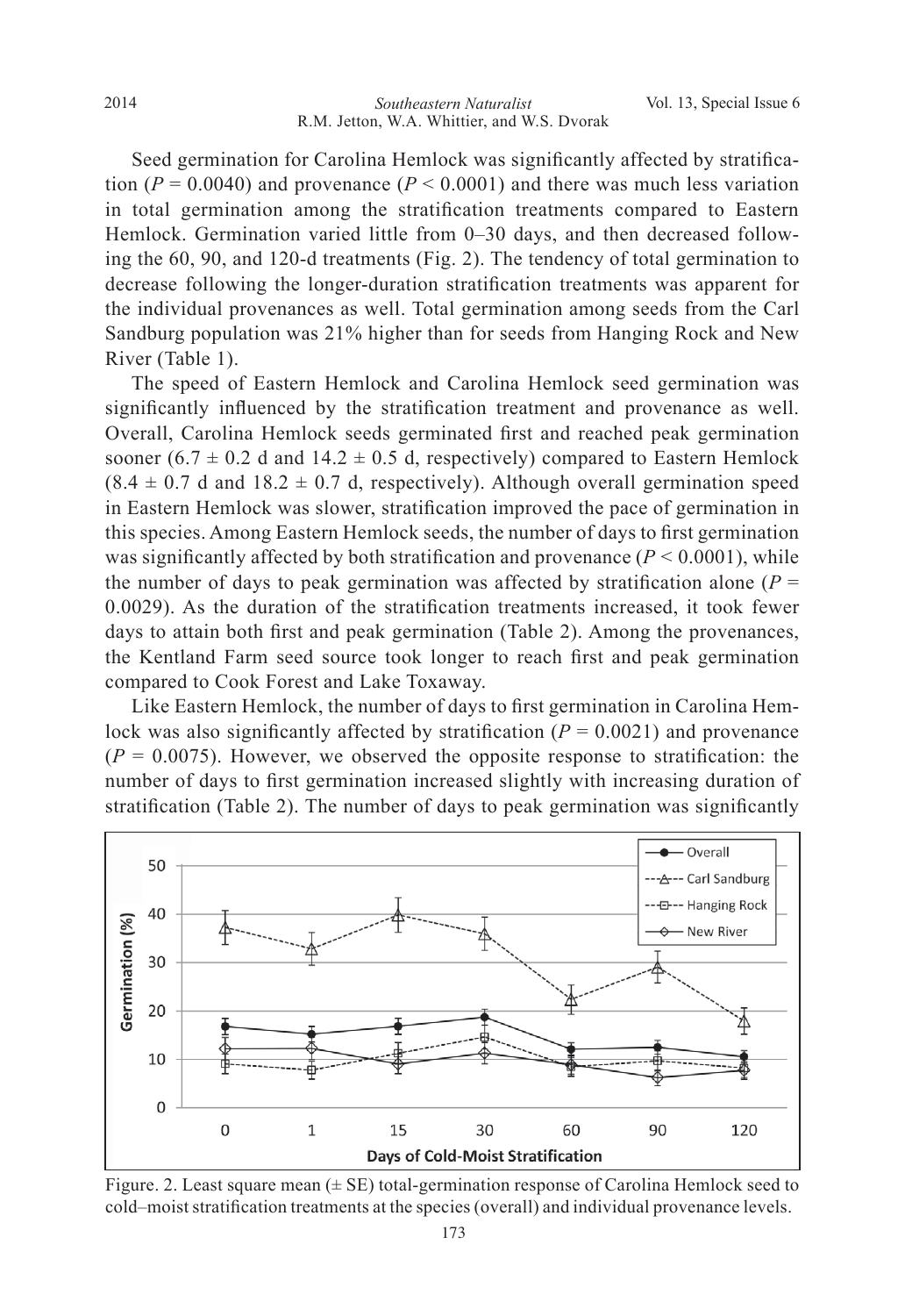affected by provenance ( $P < 0.0001$ ), with the Carl Sandburg seed source taking the fewest days to reach first germination and the most days to reach peak germination (Table 2).

## **Discussion**

The overall total germination of 25% reported in this study is within the expected range  $(20-35%)$  for seeds from natural stands of Eastern Hemlock and Carolina Hemlock (Godman and Lancaster 1990, Jetton et al. 2008). Total species-level germination of 33% and 17% is consistent with the results of germination tests conducted on 451 and 134 natural-stand seed sources of Eastern Hemlock and Carolina Hemlock, respectively, that have been collected for genetic-resource conservation (Jetton et al. 2013). These levels of seed germination are lower than those expected for the 2 other hemlock species native to North America, Western Hemlock and Mountain Hemlock, where natural-stand seed germination of 50–75% is typical (Means 1990, Packee 1990).

 Eastern Hemlock and Carolina Hemlock are sympatric species in the southern Appalachian Mountains, and many silvicultural descriptions have historically lumped the two species together, leaving the reader to assume them to be similar in most aspects of their biology (e.g., Godman and Lancaster 1990). However, under the experimental conditions tested here, in terms of total germination and germination speed, seeds of these 2 hemlock species demonstrated substantially different responses to the cold-moist stratification treatments. Stratification generally improved the germination of Eastern Hemlock seeds, and the amount of improvement

|               | Days to first germination |                                  | Days to peak germination |                                  |  |
|---------------|---------------------------|----------------------------------|--------------------------|----------------------------------|--|
|               |                           | Eastern Hemlock Carolina Hemlock |                          | Eastern Hemlock Carolina Hemlock |  |
| CMS treatment |                           |                                  |                          |                                  |  |
| $\theta$      | $17.7 (\pm 1.8)$          | $5.6 (\pm 0.1)$                  | $27.0 (\pm 1.1)$         | $13.4 (\pm 1.2)$                 |  |
|               | $17.6 (\pm 1.1)$          | 6.2 ( $\pm$ 0.4)                 | $20.0 \ (\pm 1.5)$       | $16.0 \ (\pm 1.2)$               |  |
| 15            | 12.1 ( $\pm$ 0.9)         | $6.6 (\pm 0.4)$                  | $20.4 (\pm 0.47)$        | $13.0 \ (\pm 1.5)$               |  |
| 30            | $10.6 (\pm 1.1)$          | 6.8 ( $\pm$ 0.4)                 | $20.3 (\pm 1.4)$         | $13.6 (\pm 1.1)$                 |  |
| 60            | $6.6 (\pm 0.9)$           | $6.6 (\pm 0.5)$                  | $16.2 \ (\pm 1.1)$       | 15.3 $(\pm 1.6)$                 |  |
| 90            | 4.6 $(\pm 1.7)$           | 7.6 ( $\pm$ 0.4)                 | $18.0 \ (\pm 1.8)$       | 14.5 $(\pm 1.7)$                 |  |
| 120           | $1.0 \ (\pm 0.1)$         | 7.6 ( $\pm$ 0.2)                 | $12.1 (\pm 2.1)$         | 14.6 $(\pm 1.3)$                 |  |
| Provenance    |                           |                                  |                          |                                  |  |
| Cook Forest   | 7.6 $(\pm 1.1)$           |                                  | $17.9 \ (\pm 1.2)$       |                                  |  |
| Kentland Farm | $10.0 \ (\pm 1.5)$        |                                  | 19.4 $(\pm 1.3)$         |                                  |  |
| Lake Toxaway  | 7.8 ( $\pm$ 1.4)          |                                  | $17.5 (\pm 1.3)$         |                                  |  |
| Carl Sandburg |                           | 6.1 ( $\pm$ 0.2)                 |                          | 18.4 $(\pm 0.9)$                 |  |
| Hanging Rock  |                           | 7.1 ( $\pm$ 0.3)                 |                          | 13.0 ( $\pm$ 0.6)                |  |
| New River     |                           | $6.9 \ (\pm 0.2)$                |                          | 11.3 ( $\pm$ 0.7)                |  |

Table 2. Least square mean  $(\pm S\mathbf{E})$  number of days to first germination and peak germination for Eastern Hemlock and Carolina Hemlock seeds among the cold–moist stratification (CMS) treatments (in days of stratification) and provenances.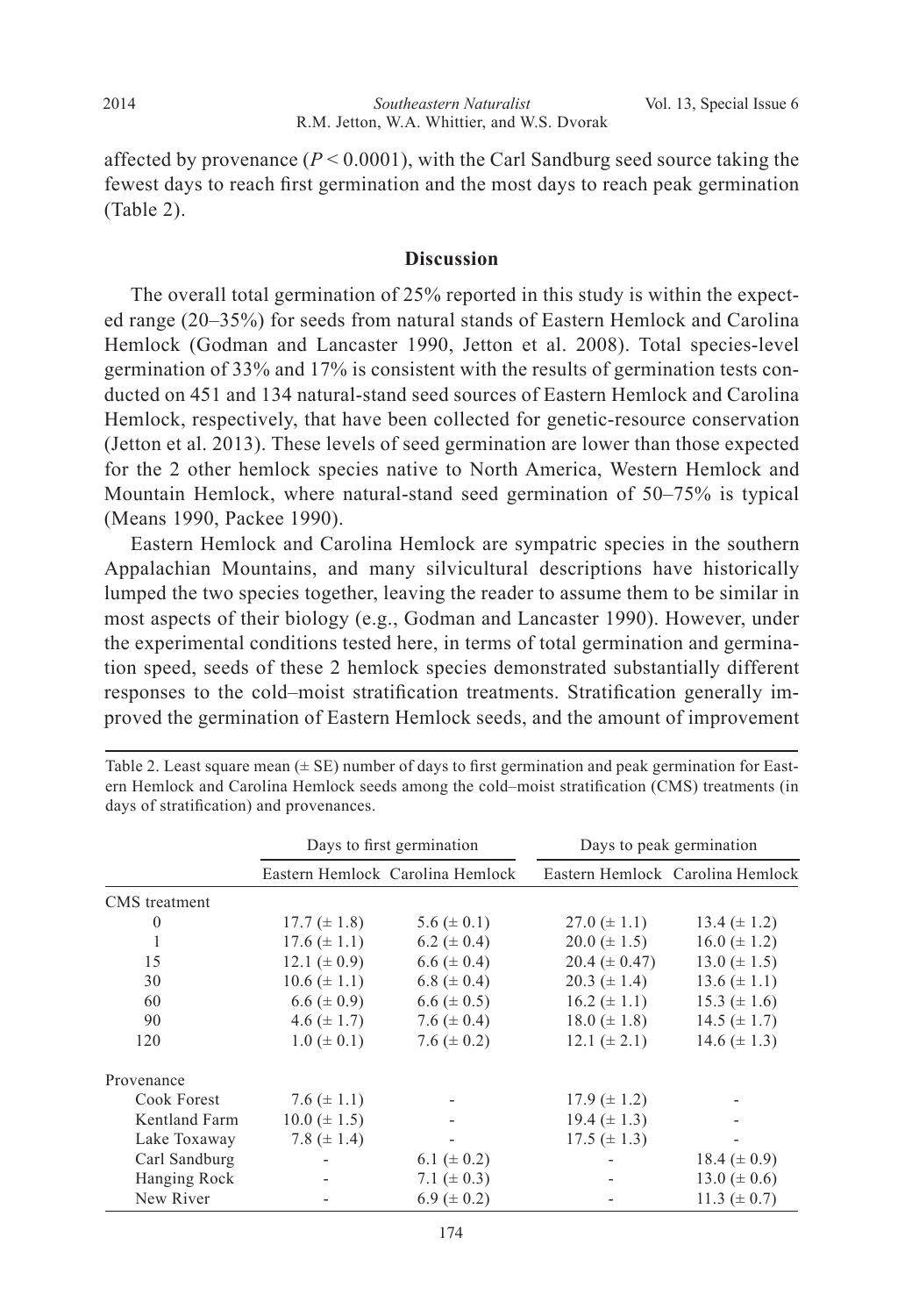in both total germination and germination speed increased with increasing duration of the stratification treatments. By comparison, total germination of Carolina Hemlock seed varied less among the stratification treatments and tended to decrease slightly following the longer durations of stratification  $(60, 90, \text{ and } 120 \text{ d})$ .

The favorable response of Eastern Hemlock seed germination to stratification is consistent with previous studies on this species as well as those with Western Hemlock. Stratification of Eastern Hemlock seeds in cold–moist peat for 30–70 days improved both total germination  $\frac{9}{6}$  and germination rate (days to 50% germination) (Baldwin 1930, 1934; Stearns and Olson 1958). In studies with Western Hemlock, cold stratification periods of 7–40 days improved both total germination and germination rate (Allen 1958, Li and Burton 1994) or germination rate alone (Edwards 1973, Edwards and Olsen 1973). The response of Carolina Hemlock seeds to stratification treatments is similar to what is known from studies with Mountain Hemlock where seed stratification had no meaningful effect on total germination (Edwards and El-Kassaby 1996, El-Kassaby and Edwards 2001). However, Edwards and El-Kassaby (1996) found that stratification improved the germination rate of Mountain Hemlock seeds, while in the present study Carolina Hemlock seed germination speed was relatively unaffected by stratification and even slightly slower in days to first germination.

 This experiment was designed to understand how differing lengths of cold– moist stratification affect Eastern and Carolina Hemlock seed germination rates. We did not address why the species and provenances responded to the treatments in the manner they did, but the data do suggest several interesting questions for future studies. First, are the species-level seed-germination responses to moist stratification related to the soil moisture conditions experienced by the species in their typical habitats? Eastern Hemlock typically inhabits moist soils (Kessell 1979) and it responded favorably to stratification, while Carolina Hemlock typically inhabits dry soils and it showed little response to cold–moist stratification (Humphrey 1989). Second, are seed germination responses controlled at the population level and determined by the climate, soil-moisture conditions, effective population sizes, and pollen loads experienced by trees in the individual provenances? Any one of these factors might explain why the Kentland Farm population had a much more muted response to cold–moist stratification compared to the other Eastern Hemlock seed sources. Seed-source differences have been shown to have significant influence on seed germination in Mountain Hemlock (El-Kassaby and Edwards 2001). Finally, how might HWA infestation and soil insecticide injections influence flowering, seed set, and subsequent seed germination in Eastern Hemlock and Carolina Hemlock? Both are likely to have significant implications for the quality of seeds collected for genetic-resource conservation programs, the development of soil seedbanks, and the potential for natural stand regeneration following large-scale HWA-related decline and mortality.

 Further research is also needed to better understand how the germination of Eastern Hemlock and Carolina Hemlock seeds might differ under varying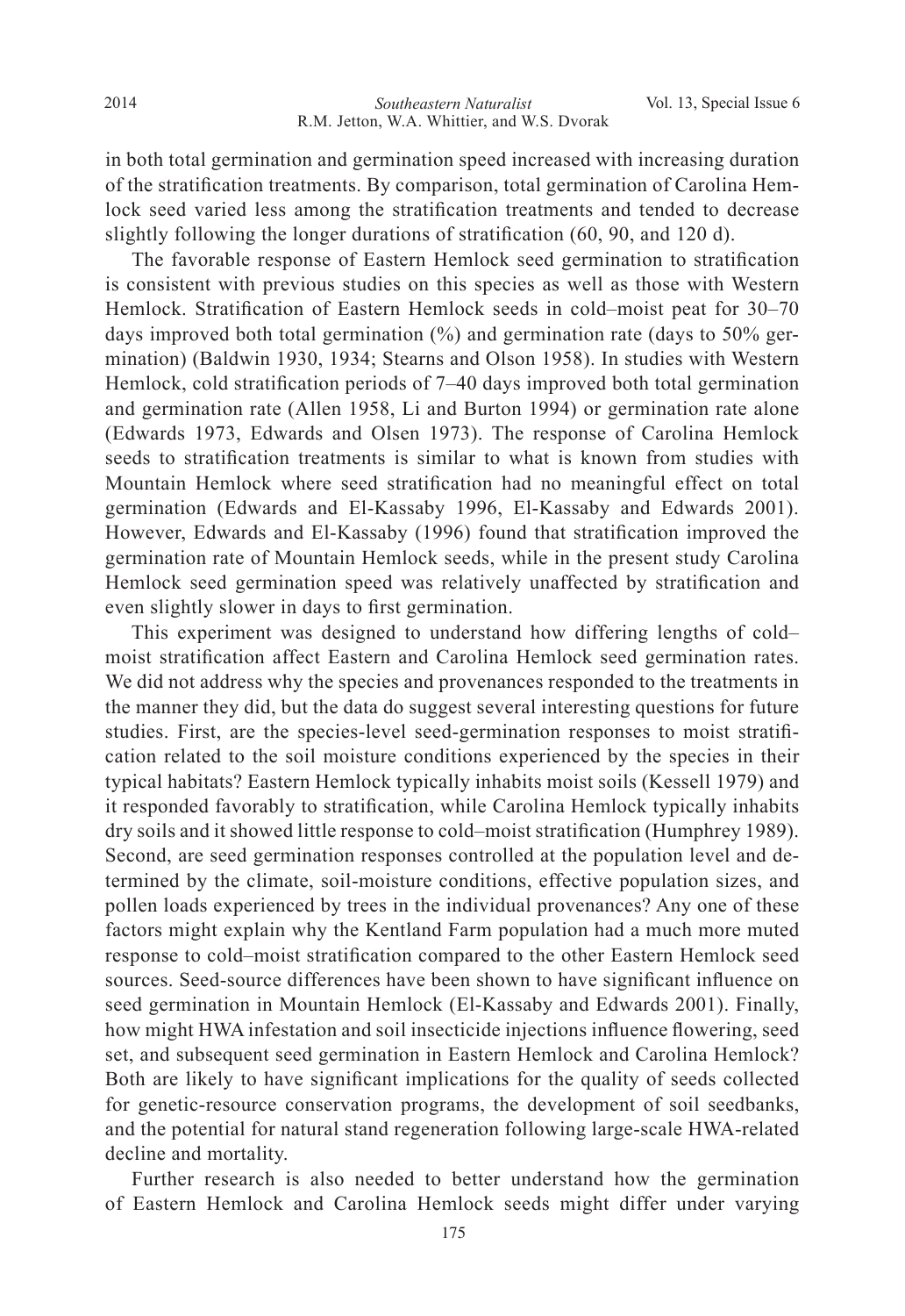temperature and photoperiod regimes. For example, the germination rate of Western Hemlock seeds benefits from photoperiod regimes with relatively short 4-hour light periods (Edwards and Olsen 1973), and total germination and germination rate of Mountain Hemlock seeds is best under alternating temperature regimes of 25:15 and 20:15 °C on a complementary 8:16 L:D photoperiod (El-Kassaby and Edwards 2001). Stearns and Olson (1958) found that the germination of Eastern Hemlock seed varies considerably with both temperature and photoperiod, and that the most favorable photoperiod depends on the temperature under which germination is carried out.

 Based on the data available from this study, we suggest the following for stratifying seeds of Eastern Hemlock and Carolina Hemlock prior to sowing and germinating seeds at 22 °C under a 16:8 L:D photoperiod. Following a 24-hour water soak, Eastern Hemlock seeds should be cold-moist stratified at 4  $\degree$ C for at least 30–60 d prior to sowing to promote higher total germination, recognizing that, although it may not be operationally efficient, an additional  $10-15\%$  improvement in germination may be achieved with stratification periods of 90–120 d. Carolina Hemlock seeds can be sown directly following a 24-hour soak with no additional cold–moist stratification, although total germination of some seedlots may improve slightly following 30 days of stratification. Longer stratification periods appear to decrease germination in Carolina Hemlock and should be avoided.

#### **Acknowledgments**

The authors would like to thank Tim Frontz (PA Bureau of Forestry, Cook Forest), Irene van Hoff (National Park Service, Carl Sandburg National Historic Site, Flatrock, NC), Tom McAvoy (VA Tech, Kentland Farm and New River, Blacksburg, VA), and the Minnick Family (Lake Toxaway, NC) for helping to arrange seed collections; Carole Saravitz, Janet Shurtleff, and the NCSU Phytotron staff for use of their facility; Gary Hodge and John Frampton for statistical guidance; and two anonymous reviewers whose comments and suggestions greatly improved the manuscript. This work was supported by USDA Forest Service grant agreement 09-DG-11083150-008 and Camcore research project 0624.

#### **Literature Cited**

- Allen, G.S. 1958. Factors affecting the viability and germination behavior of coniferous seed: Part 1. Cone and seed maturity, *Tsuga heterophylla* (Rafn.) Sarg. The Forestry Chronicle 34:266-274.
- Baldwin, H.I. 1930. The effect of after-ripening treatment on the germination of Eastern Hemlock seed. Journal of Forestry 28:853-857.
- Baldwin, H.I. 1934. Further notes on the germination of hemlock seed. Journal of Forestry  $32:99 - 100.$
- Barbour, J.R., R.H. Ruth, and R.P. Karrfalt. 2008. Tsuga Carr., hemlock. Pp. 1127-1139, *In* F.T. Bonner and R.P. Karrfalt (Eds.). The Woody Plant Seed Manual. USDA Forest Service Agriculture Handbook 727. Washington, DC.
- Beardmore, T., J. Loo, B. McAfee, C. Malouin, and D. Simpson. 2006. A survey of tree species of concern in Canada: The role for genetic conservation. The Forestry Chronicle  $82:351 - 363$ .